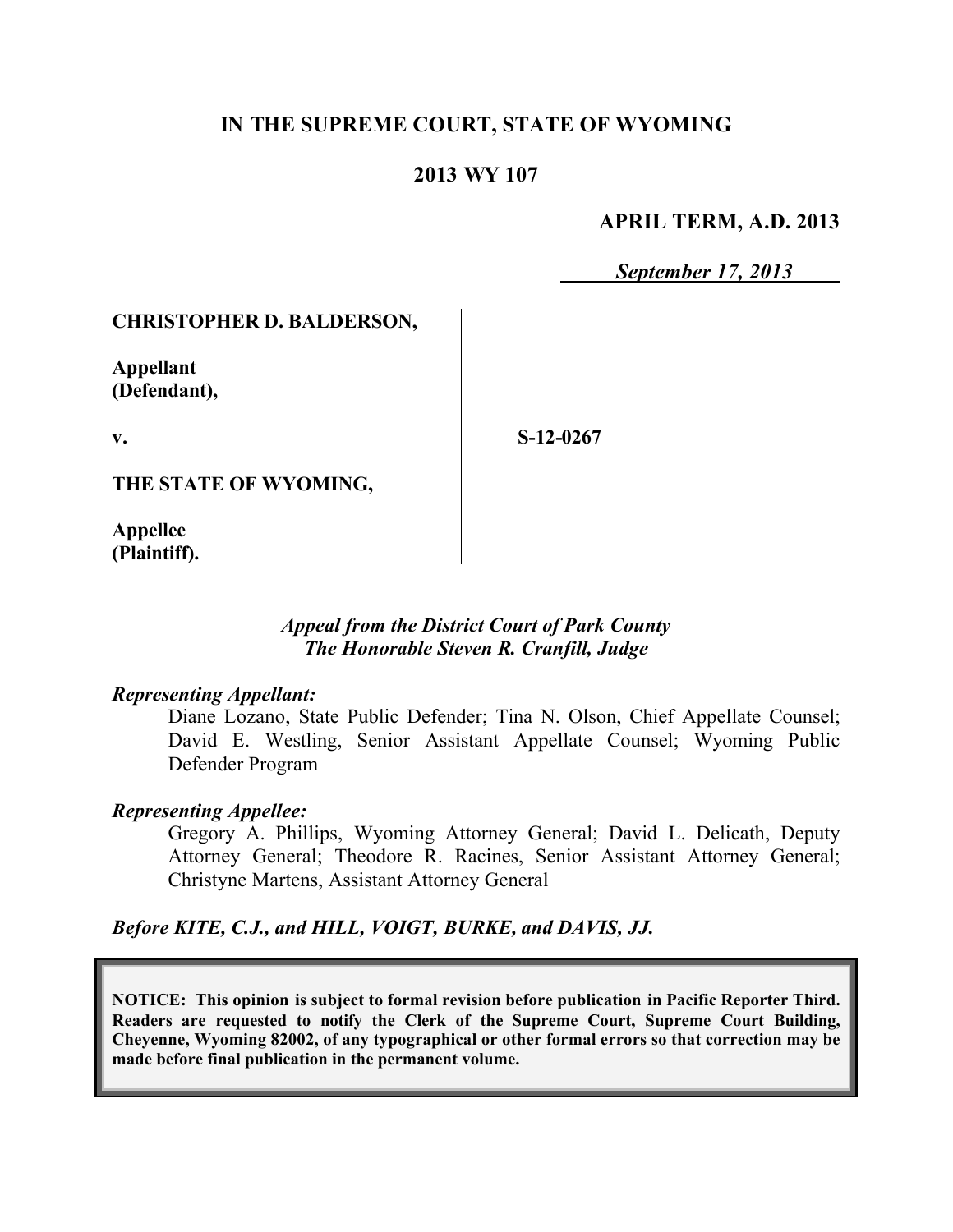# **DAVIS**, Justice.

[¶1] After a day of jury trial, Appellant Christopher D. Balderson pled no contest to one felony count of aggravated assault and battery and one count of misdemeanor battery. Before taking his plea, the district court reminded him of the explanation of his constitutional rights given at arraignment, but failed to advise him of the potential loss of firearm rights, and any impact that loss might have on employment in occupations that require the use of a firearm, as required by Wyoming Statute § 7-11-507. Balderson claims that he should be permitted to withdraw his plea because he was not properly advised. He also contends that several other errors occurred during the change of plea and sentencing hearing.

[¶2] The State urges us to adopt a rule that would not require firearms advisements for defendants with prior convictions which disqualify them from possessing firearms under federal law. However, we cannot read an exception that the legislature has not enacted into the statute, and instead hold that  $\S$  7-11-507 applies to all defendants facing a charge which may under federal law result in loss of firearms rights and employment requiring possession of a firearm. We therefore set Balderson's conviction aside and remand with instructions that his original not guilty plea be reinstated, or that he be allowed to plead anew.

## **ISSUES**

[¶3] Appellant summarizes the issues in this case as follows:

I. Did the trial court commit reversible error by failing to advise Mr. Balderson of his rights as required by W.S. § 7- 11-507?

II. Did the trial court err by violating W.R.Cr.P. 11 and W.R.Cr.P. [32] to the extent that Mr. Balderson was denied due process of law?

We find the first issue to be dispositive, and therefore decline to address the second.

# **FACTS**

[¶4] Appellant was charged in Park County with two felony counts of aggravated assault and battery under Wyoming Statute  $\S 6$ -2-502(a)(i) and (ii), as well as two counts of misdemeanor battery in violation of Wyoming Statute § 6-2-501(b). The probable cause affidavit supporting the information alleged that Balderson attacked another patron at a bar in Powell without provocation. He was also accused of using a bar stool to strike another customer, and then of kicking the man in the face when he was on the floor,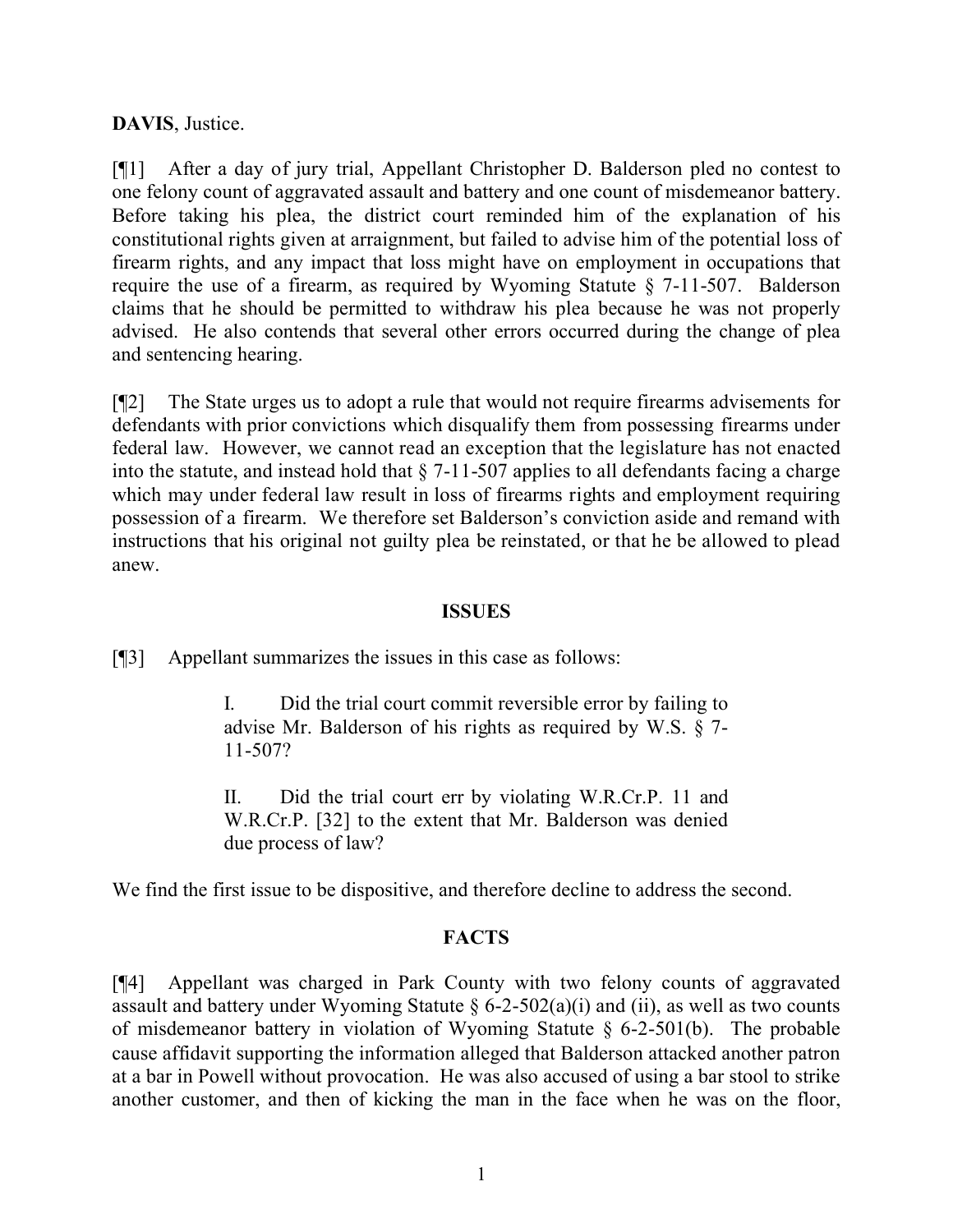abetted by other "Maryland boys,"<sup>1</sup> who had accompanied him to the bar. The incident was captured on the bar's video surveillance system.

[¶5] Balderson pled not guilty to all charges. The district judge advised him of his constitutional rights as required by W.R.Cr.P. 11(b), and Balderson indicated that he understood them. The advisement did not include an explanation of the effect of a felony conviction on the right to own or possess a firearm or the effect of that loss on employment.

[¶6] Balderson was appointed counsel, but soon discharged his public defender. He tried to defend himself for a time, but ultimately proceeded to trial with two public defenders representing him.

[¶7] After a day of trial involving jury selection, opening statements, and the presentation of foundation evidence for the video to be offered the following day, Balderson and the State arrived at a recommended plea agreement. He agreed to plead no contest to one count of aggravated assault and battery and one count of misdemeanor battery in exchange for a recommendation of a concurrent term of two to four years of confinement, with credit for time served on each charge, and dismissal of the remaining charges. He also requested and agreed to a post-sentence investigation so that he could go to the state penitentiary sooner. *See* W.R.Cr.P. 32(a) (court may permit the presentence investigation report to be filed after sentencing with the parties' consent). The State also agreed to withdraw a petition for revocation of probation in an unspecified misdemeanor case not before the district court.

[¶8] The district court held a change of plea hearing with the jury waiting in the jury room. The prosecutor offered the affidavit of probable cause as the factual basis for the no contest plea. The district judge did not state that he had considered probation, and he did not offer Balderson a chance to speak in mitigation of sentence.<sup>2</sup> Balderson was not advised that he would lose his right to own or possess firearms and be ineligible to work in any occupation requiring possession of a gun.

 $\overline{a}$ <sup>1</sup> Balderson was evidently one of several gentlemen who came from Maryland to Powell seeking employment, and who found both time and money to spend in local drinking establishments.

<sup>&</sup>lt;sup>2</sup> See W.R.Cr.P. 32(c)(1)(C) ("Before imposing sentence, the court shall also . . . . [a]ddress the defendant personally and determine if the defendant wishes to make a statement and to present any information in mitigation of the sentence."); *Presbury v. State*, 2010 WY 32, ¶ 9, 226 P.3d 886, 888 (Wyo. 2010) ("A criminal defendant's right to allocution is both rule-based and constitutionally protected."). The purpose of a no contest or *nolo contendere* plea is to protect the defendant from use of the plea against him in a later civil proceeding. 1A Charles A. Wright & Andrew D. Leipold, *Federal Practice & Procedure* § 175 at 191 (4th ed. 2008). We acknowledge the obvious fact that the plea would be of little value for that purpose if the defendant admits or justifies the conduct in question and thereby creates a statement which can be used against him in a civil action if, as here, he may face a lawsuit for personal injury damages.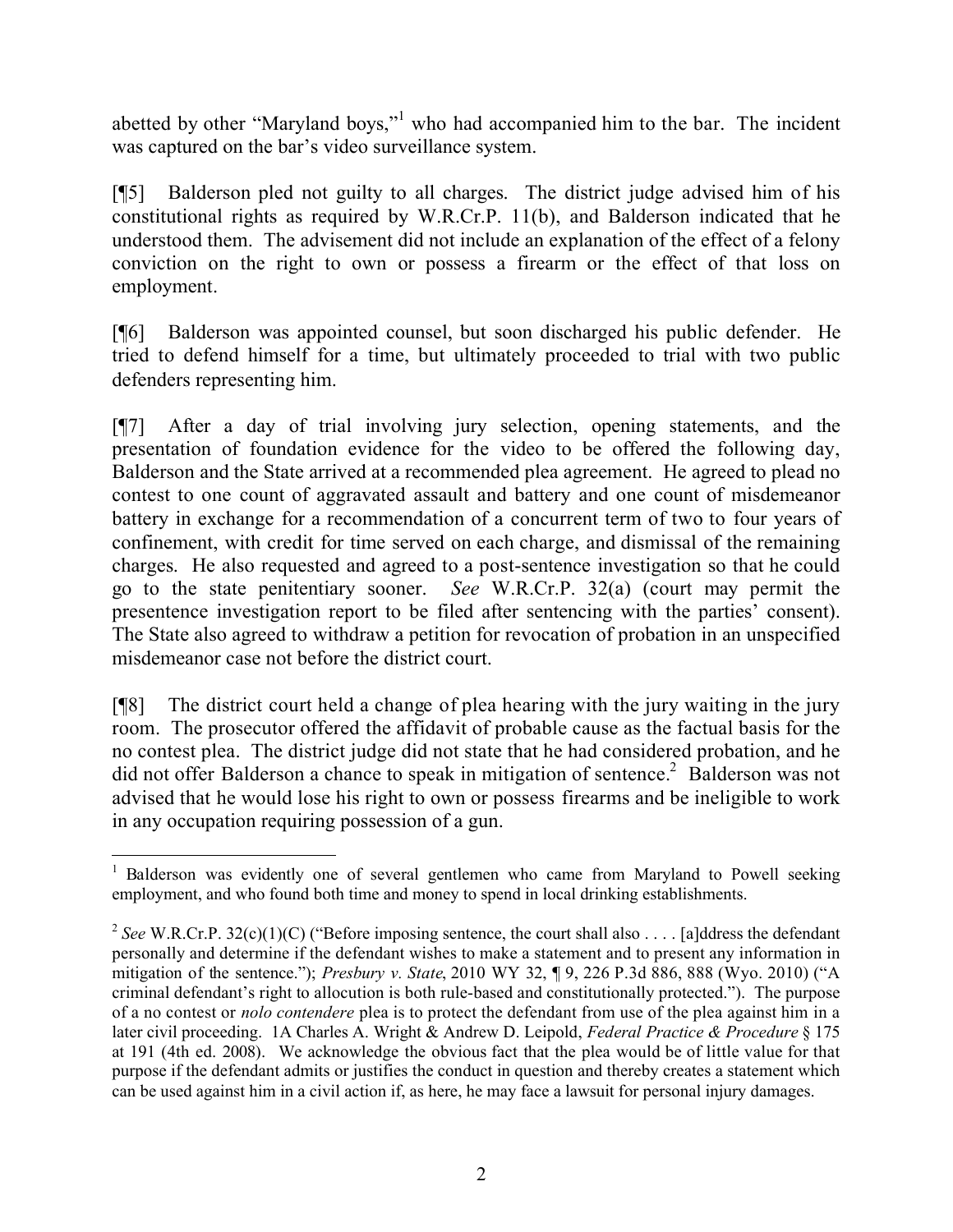[¶9] Defense counsel then offered a no contest plea on Balderson's behalf, and the court accepted the plea. The district judge did not pronounce sentence at the hearing, but instead recited the terms of the plea agreement and later entered a written judgment and sentence which implemented the parties' sentencing recommendation. This appeal was timely perfected.

#### **STANDARD OF REVIEW**

[¶10] This appeal requires us to construe a statute requiring advisement as to the possible loss of firearms rights, and to determine whether the district court provided that advisement. These are legal determinations to be made *de novo*. *Starrett v. State*, 2012 WY 133, ¶¶ 9, 19, 286 P.3d 1033, 1036–37, 1040 (Wyo. 2012).

#### **DISCUSSION**

[¶11] In 2009, the Wyoming Legislature passed "[a]n Act . . . requiring advisements of potential loss of firearms rights prior to conviction upon a plea of guilty or nolo contendere . . . ." *See* 2009 Wyo. Sess. Laws ch. 19, § 1 (codified at Wyo. Stat. Ann. § 7- 11-507). The statute provides as follows:

> (a) No judgment of conviction shall be entered upon a plea of guilty or nolo contendere to any charge which may result in the disqualification of the defendant to possess firearms pursuant to the provisions of 18 U.S.C.  $\S$ § 922(g)(1), (9) and  $924(a)(2)$  or other federal law unless the defendant was advised in open court by the judge:

> (i) Of the collateral consequences that may arise from that conviction pursuant to the provisions of 18 U.S.C. §§ 921(a)(33), 922(g)(1), (9) and 924(a)(2); and

> (ii) That if the defendant is a peace officer, member of the armed forces, hunting guide, security guard or engaged in any other profession or occupation requiring the carrying or possession of a firearm, that he may now, or in the future, lose the right to engage in that profession or occupation should he be convicted.

Wyo. Stat. Ann. § 7-11-507 (LexisNexis 2013).

[¶12] In *Starrett*, *supra*, the appellant pled guilty to the felony of third-degree sexual assault, but the district court did not advise him of the potential loss of his firearms rights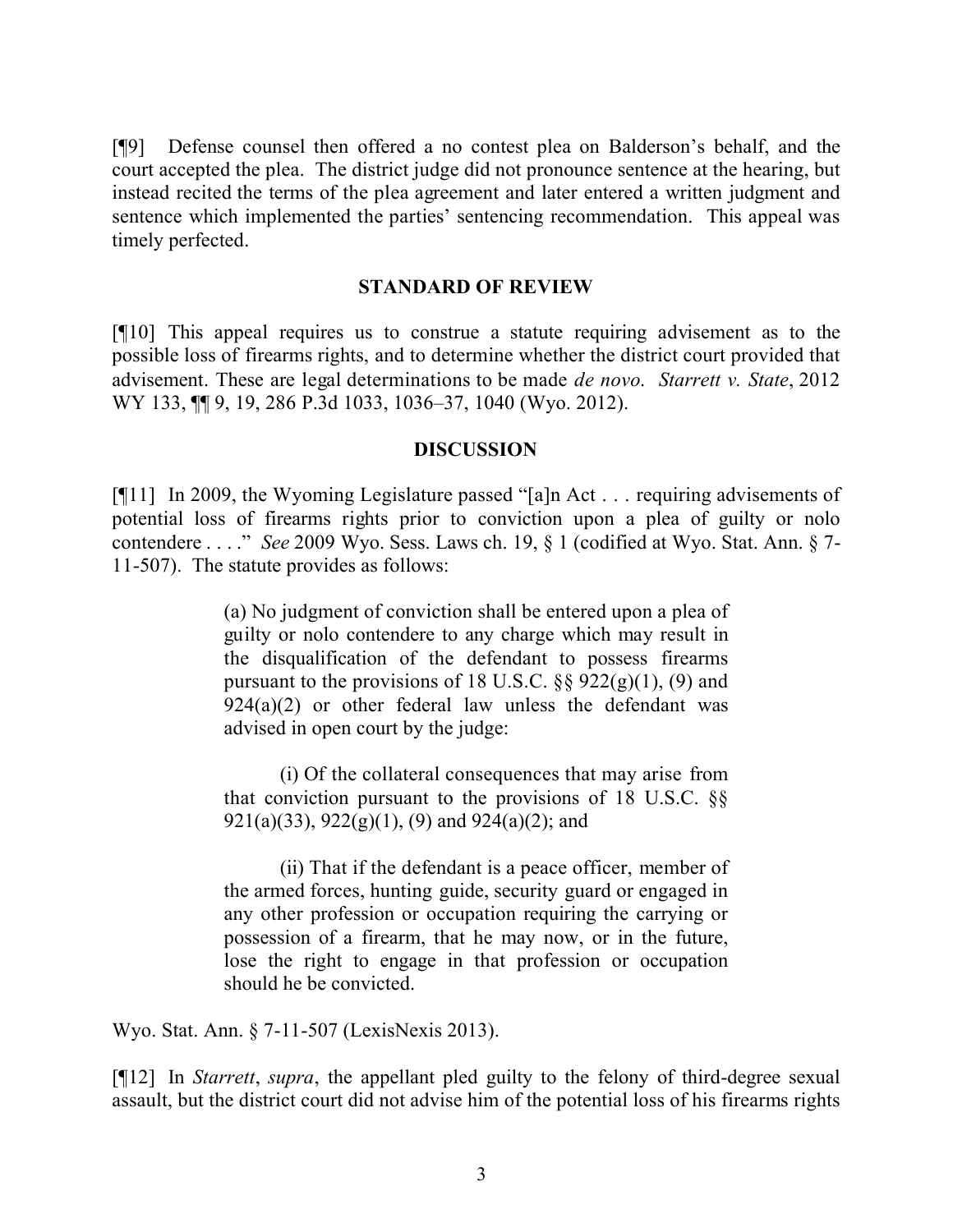under federal law. 2012 WY 133, ¶ 5, 286 P.3d at 1035. He sought to withdraw his plea, claiming on appeal that "we must simply obey the legislative command: because the district court did not give him the [firearms] advisement in open court, no judgment of conviction shall be entered upon his plea of guilty." *Id.* at ¶ 10, 286 P.3d at 1037. We reviewed § 7-11-507 using the usual principles of statutory interpretation, and also noted that W.R.Cr.P. 32 requires a judgment of conviction upon a plea of guilty or *nolo contendere* to include any "advisements required by law." *Id.* at  $\P$  9, 11, 286 P.3d at 1036–37 (citations omitted).

[¶13] We allowed the appellant in that case to withdraw his plea because the district court failed to provide the required advisement:

> Wyo. Stat. Ann. § 7-11-507 is clear and unambiguous . . . . The advisement in Wyo. Stat. Ann. § 7-11-507 is required, and W.R.Cr.P.  $32(b)(1)(E)$  mandates that the judgment of conviction upon Starrett's plea of guilty must include that advisement. The district court's failure to give Starrett that required advisement was a Rule 32 error . . . [which] requires us to set aside Starrett's judgment of conviction and remand to that court with directions that he be permitted to plead anew.

*Id.* at  $\P$  19, 286 P.3d at 1040.<sup>3</sup>

[¶14] Balderson pled no contest to one count of aggravated assault and battery, which is a felony with a maximum term of ten years imprisonment. *See* Wyo. Stat. Ann. § 6-2- 502(b) (LexisNexis 2013). A conviction of this offense would obviously disqualify him from possessing firearms under federal law because it is a crime "punishable by imprisonment for a term exceeding one year." *See* 18 U.S.C. § 922(g)(1) (2012). Consequently, the district court was required to advise him that he would lose the right to possess firearms, and that he could not be employed or continue to be employed in occupations that would require him to possess or carry a firearm. § 7-11-507.

[¶15] However, the State claims that the district court did not err when it failed to advise Balderson of the potential loss of his firearms rights because he had already lost them. Relying on the word "may" in  $\S$  7-11-507(a) and (a)(ii), the State argues that the statute only requires advisement to defendants whose right to possess firearms could actually be lost by virtue of a guilty or no contest plea and conviction, and not of those who are already disqualified from possessing firearms by previous convictions. The State claims

<sup>&</sup>lt;sup>3</sup> In the later case of *Lunden v. State*, 2013 WY 35, 297 P.3d 121 (Wyo. 2013), we held that the appellant waived any claim that his plea had to be set aside because it was not raised on direct appeal. *Id.* at  $\P$  8– 11, 297 P.3d at 123–24. Mr. Balderson has properly raised this issue on direct appeal.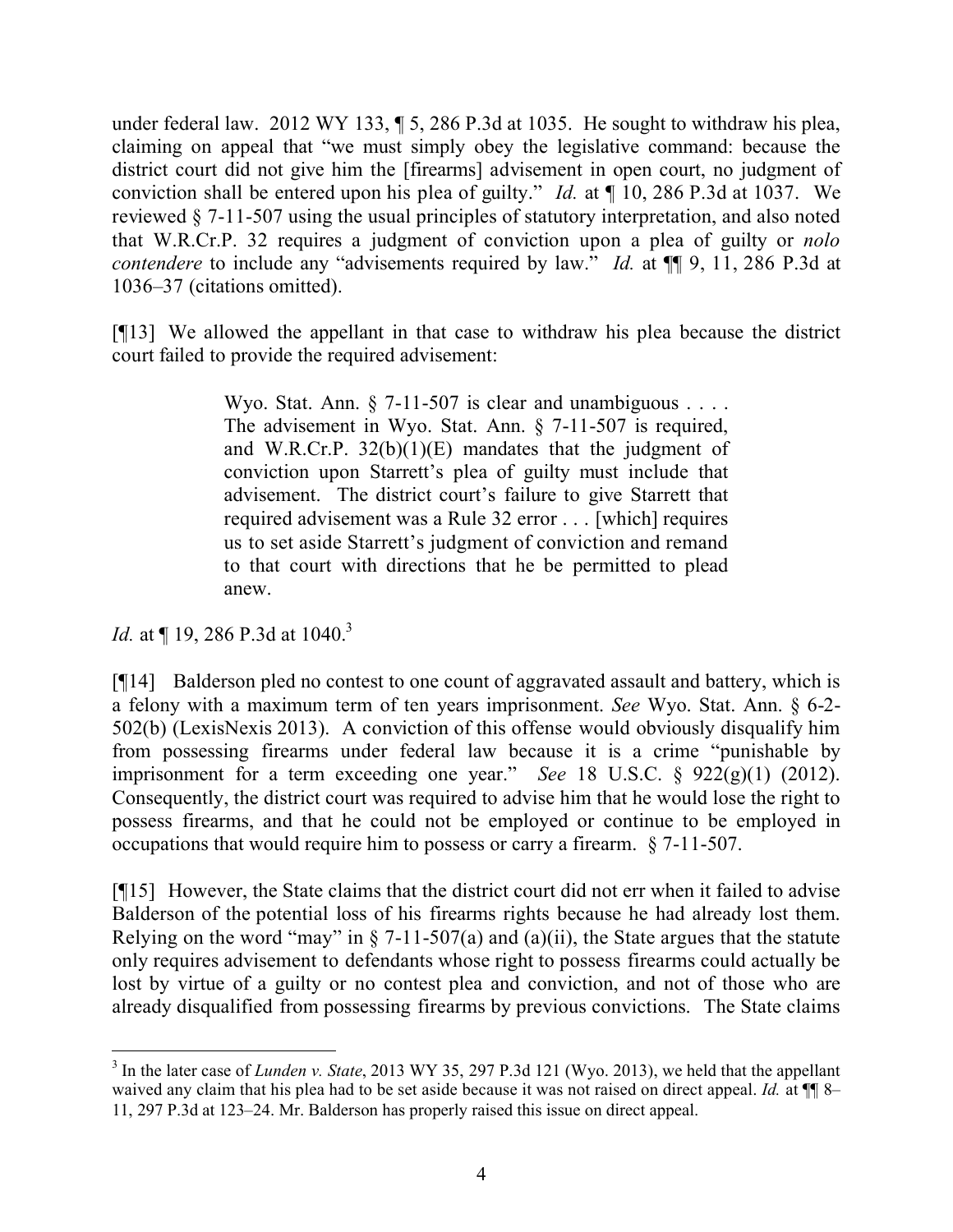that Balderson was already disqualified from possessing firearms by two previous convictions reflected in the post-sentence investigation report, and that the district court was not therefore required to advise Balderson of any potential loss of firearms rights.

[¶16] The post-sentence investigation report is not as clear as the State believes it to be. Balderson had pled guilty to a charge of second degree assault in Maryland, but he had not been sentenced as of the date of his change of plea in Park County. Moreover, in the place in which the agent was to indicate whether the crime was a misdemeanor or felony, the report indicates that the answer is "unknown."

[¶17] As to the second conviction, the post-sentence investigation report describes it as misdemeanor malicious destruction of property. However, the report also indicates that Balderson was to serve two to three years of incarceration, and that he was paroled after serving a portion of that sentence. A crime allowing a sentence of over one year of incarceration would, as noted above, result in loss of the right to own or possess firearms under federal law, and the term "parole" is associated with a prison sentence. Paul F. Cromwell, et al., *Probation and Parole in the Criminal Justice System* 151 (2d ed. 1985). The report thus contains conflicting information.

[¶18] A district judge does not generally need to know whether a defendant has prior felonies or misdemeanor domestic violence convictions when a guilty or no contest plea is taken, unless the nature of the offense makes such a conviction an element.<sup>4</sup> Information concerning prior convictions typically becomes available when a presentence investigation is completed and a sentencing hearing is held, often weeks after the change of plea. The only proof that Balderson had prior felony convictions is a report which was not available to the district judge at the change of plea/sentencing hearing because the parties agreed to a post-sentence investigation report. Nothing else in this record provides any information concerning his criminal history.

[¶19] Section 7-11-507 provides that "[n]o judgment of conviction shall be entered upon a plea of guilty or nolo contendere to **any charge** which **may** result in the disqualification of the defendant to possess firearms . . . **unless** the defendant was advised in open court by the judge." § 7-11-507 (emphasis added). The use of the word "charge" indicates to us that the legislature intended to require that the advisement be given if the charge is one which could result in loss of firearms privileges.<sup>5</sup> Unlike the State, we interpret the word

<sup>4</sup> Examples include felon in possession of a firearm or third-offense domestic battery. *See* Wyo. Stat. Ann. §§ 6-2-501(b), (e), (f)(ii); 6-8-102 (LexisNexis 2013).

<sup>&</sup>lt;sup>5</sup> We construe the phrase "may result in the disqualification of the defendant to possess firearms," as a modifier for the immediately preceding phrase, which is simply "any charge." We recently explained the general rule for interpretation of modifying clauses in *Waid v. State ex rel. Department of Transportation*, 996 P.2d 18 (Wyo. 2000):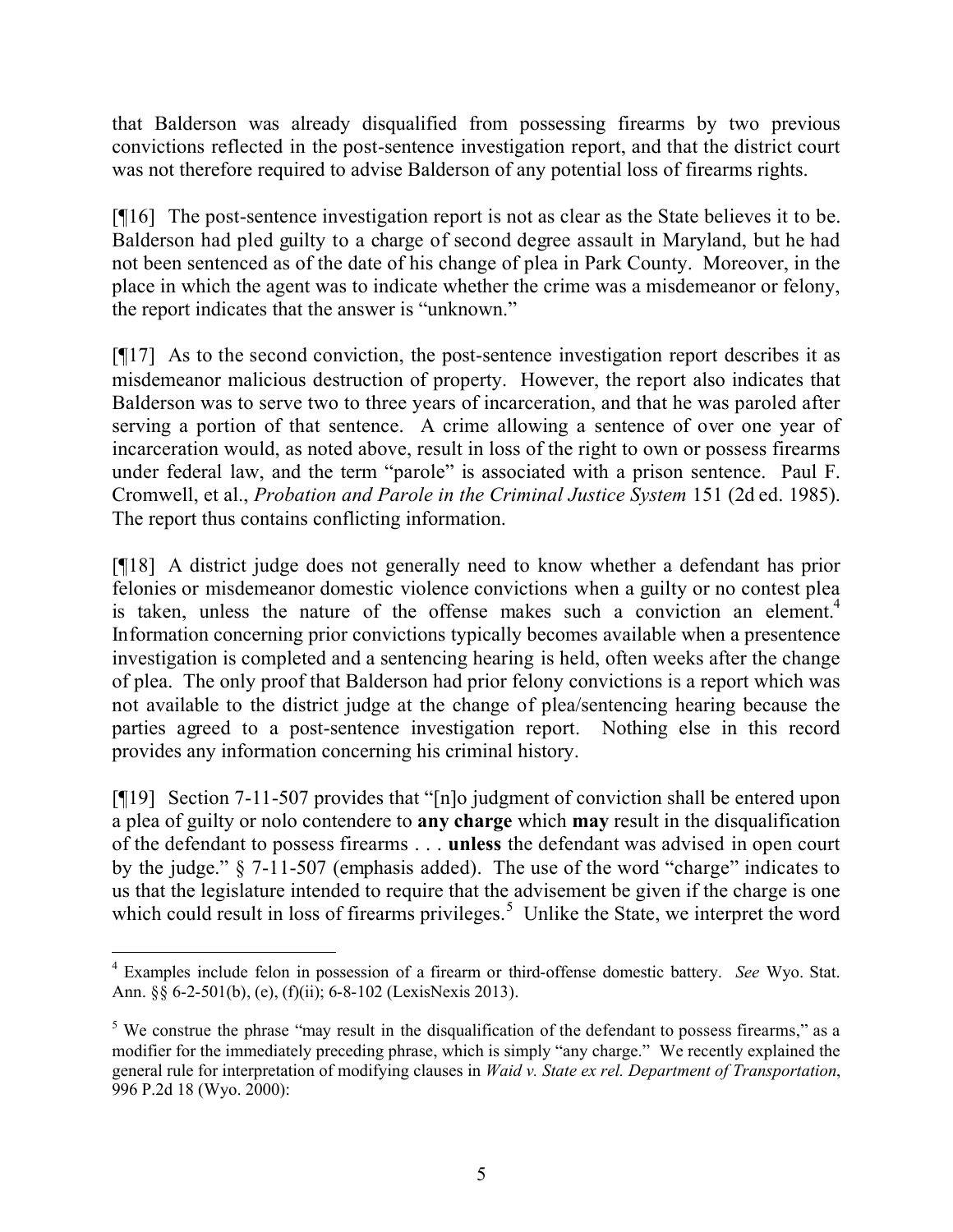"may" to instruct courts to give the advisement if it is possible for a conviction of the crime charged to result in the loss of firearms rights. If the legislature had intended the advisement to be given only if a defendant had not already lost his firearms privileges, it could easily have said so, but did not.

[¶20] It is not always clear whether a given conviction will result in the loss of the right to possess a firearm, and trial judges can hardly be expected to tailor advisements to comply with this complex and difficult area of federal law when they accept a plea. $6$  In addition, the federal government has the power to restore firearms ownership privileges, and even if a judge knows that there has been a conviction, he or she may not know whether firearms privileges have been restored. *See* 18 U.S.C. § 925(c) (2012) (procedure for restoration of firearms rights); 27 C.F.R. § 478.11 (federal firearms disability relieved if the conviction has been expunged, set aside, pardoned, or if the individual's civil rights have been restored, unless state law or the pardon, expungement, or restoration of civil rights provides otherwise); Daniel Brenner, *The Firearm Owners' Protection Act and the Restoration of Felons' Right to Possess Firearms: Congressional Intent Versus Notice*, 2008 U. Ill. L. Rev. 1045 (circuit split "regarding whether a pardon, expungement, or restoration reinstates the entirety of a former felon's civil rights when an applicable state law provides that felons may not possess firearms or ammunition."); Ryan Laurence Nelson, *Rearming Felons: Federal Jurisdiction Under 18 USC § 925(C)*, 2001 U. Chi. Legal F. 551, 551–52 (circuit split on whether federal district courts have jurisdiction to review firearms restatement requests).

[¶21] The reasoning behind the State's position is not without its attraction–it is certainly fair to ask what difference the advisement would make in the case of a

Referential and qualifying words and phrases, where no contrary intention appears, refer solely to the last antecedent. The last antecedent is the last word, phrase, or clause that can be made an antecedent without impairing the meaning of the sentence. Thus a proviso usually is construed to apply to the provision or clause immediately preceding it.

*Id.* at 23 (quoting 2A *Sutherland Statutory Construction* § 47.33 at 270 (5th ed. 1992)) (internal quotation marks omitted). *See also Peterson v. Wyoming Game & Fish Comm'n*, 989 P.2d 113, 119 (Wyo. 1999) (qualifying phrase in peace officer statutes modified immediately preceding phrase).

6 *See, e.g.*, Lee G. Lester, *Small v. United States: Defining "Any" As A Subset of "Any"*, 40 U. Rich. L. Rev. 631, 632 (2006) ("The current language in [18 U.S.C.] § 922(g)(1) has undergone a lengthy and confusing history."); Nelson Lund, *The Ends of Second Amendment Jurisprudence: Firearms Disabilities and Domestic Violence Restraining Orders*, 4 Tex. Rev. L. & Pol. 157, 164 n.12 (1999) (describing federal gun rights legislation as "very lengthy and complex"); Emily J. Sack, *Confronting the Issue of Gun Seizure in Domestic Violence Cases*, 6 J. Center for Families, Child. & Cts. 3, 4 (2005) ("Numerous constitutional challenges have been mounted to both sections 922(g)(8) and 922(g)(9) on several different grounds."); Brad Thoenen, *Multiple Convictions for Single Acts of Possession - the Eighth Circuit Finally Gets It Right*, 72 Mo. L. Rev. 265, 284 (2007) (describing some courts as "bewildered" by the scope and purpose of 18 U.S.C.  $\S$  922(g)).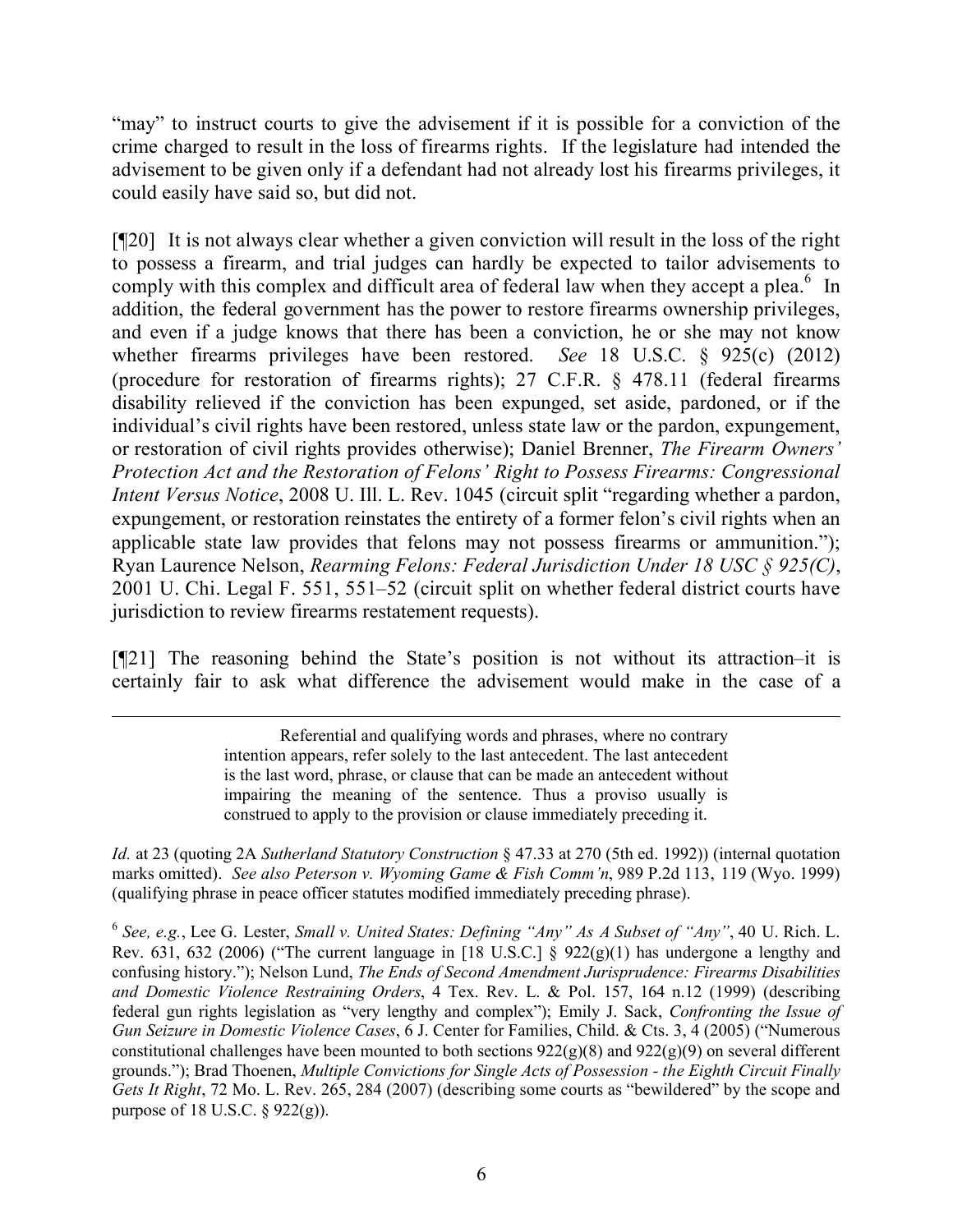defendant with prior felony convictions. Moreover, defendants with multiple felony convictions have probably been advised as to the loss of firearms privileges before. That is not the point–the legislature directed that no judgment of conviction be entered without advisement as to the potential loss of firearms privileges and its effect on employment in occupations requiring an employee to possess a gun.

[¶22] It is both simple and routine to read the required firearms advisement to every defendant who is charged with "a crime punishable by imprisonment for a term exceeding one year" or a "misdemeanor crime of domestic violence." *See* 18 U.S.C. §  $922(g)(1)$ ,  $(g)(9)(2012)$ . District courts deal with felonies, meaning that the advisement can simply be given in every district court criminal case in which a guilty or no contest plea is offered.<sup>7</sup> *See* Wyo. Const. art. 5 § 10; Wyo. Stat. Ann. § 5-9-129 (LexisNexis 2013). Reading the advisement places the onus on a defendant to determine whether he wishes to enter a plea knowing that he may lose his right to own or possess firearms and to work in any occupation in which he might have to possess or carry a gun.

[¶23] We presume the legislature to adopt legislation which is reasonable and logical. *Vineyard v. Jenkins*, 983 P.2d 1234, 1237 (Wyo. 1999). Requiring judges to advise defendants that a conviction may result in loss of firearms rights, regardless of a particular defendant's criminal history, is a reasonable and logical means to assure that the policy behind the statute is implemented, and to avoid the complications of after-thefact justifications for having failed to give the advisement.

[¶24] We therefore conclude that the firearms advisement was mandatory in this case, as it was in *Starrett*, because "exceptions not made by the legislature in a statute cannot be read into it." *Starrett*, ¶ 9, 286 P.3d at 1037 (quoting *Hede v. Gilstrap*, 2005 WY 24, ¶ 6, 107 P.3d 158, 163 (Wyo. 2005)). *See also United States v. Nat'l City Lines*, 80 F. Supp. 734, 741 (S.D. Cal. 1948) ("[A] statute general in its language is to be given general application. No exceptions will be read into a statute of such character.") (footnote omitted). If the Wyoming Legislature decides that failure to give the required advisement if a defendant may already be disqualified to own or possess firearms should not prevent the entry of a plea of guilty or no contest, it can legislatively overrule this decision by amending the statute.

[¶25] The district court's failure to advise Balderson as required by statute requires us to set aside the judgment of conviction and remand to that court for further proceedings

 $\overline{a}$ 

 $<sup>7</sup>$  The determination is somewhat more difficult in the circuit courts, where a charge of simple battery</sup> committed on a household member or spouse may be considered an act of domestic violence by federal authorities. *See* 18 U.S.C. 922(g)(9) (2012); Elizabeth S. Saylor, *Federalism and the Family After Morrison: An Examination of the Child Support Recovery Act, the Freedom of Access to Clinic Entrances Act, and A Federal Law Outlawing Gun Possession by Domestic Violence Abusers*, 25 Harv. Women's L.J. 57, 130 (2002) (noting the difficulty in some cases in determining whether an offense was a domestic violence misdemeanor pursuant to 18 U.S.C.  $\S 922(g)(9)$ ).